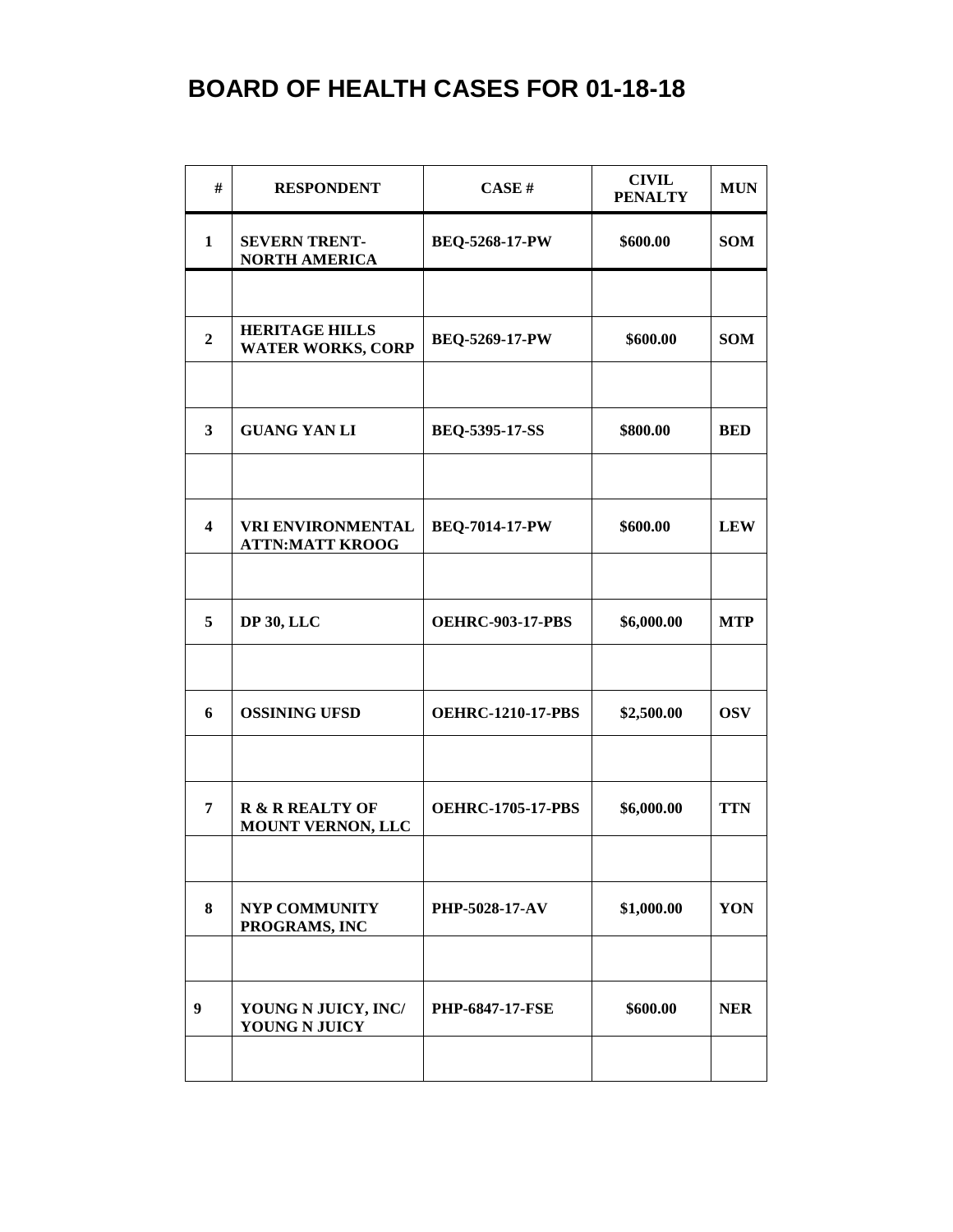| #  | <b>RESPONDENT</b>                                                             | CASE#                  | <b>CIVIL</b><br><b>PENALTY</b> | <b>MUN</b> |
|----|-------------------------------------------------------------------------------|------------------------|--------------------------------|------------|
| 10 | <b>NEW ROCHELLE</b><br><b>HOTEL ASSOCIATES/</b><br><b>RADISSON HOTEL FSE</b>  | <b>PHP-6857-17-FSE</b> | \$1,850.00                     | <b>NER</b> |
|    |                                                                               |                        |                                |            |
| 11 | <b>L&amp;M LUNCHEONETTE</b><br><b>INC/HARBOUR HOUSE</b><br><b>COFFEE SHOP</b> | <b>PHP-6859-17-FSE</b> | \$1,500.00                     | <b>LAR</b> |
|    |                                                                               |                        |                                |            |
| 12 | JJ ARMONK, INC/<br><b>KIRA EAST</b>                                           | <b>PHP-7215-17-FSE</b> | \$1,200.00                     | <b>NOC</b> |
|    |                                                                               |                        |                                |            |
| 13 | POPHAM RUNG,<br><b>CORP/LITTLE THAI</b><br><b>KITCHEN</b>                     | <b>PHP-7225-17-FSE</b> | \$700.00                       | <b>SCD</b> |
|    |                                                                               |                        |                                |            |
| 14 | AR FOOD CONCEPT,<br>LLC/CHOP & GO                                             | <b>PHP-7226-17-FSE</b> | \$1,400.00                     | <b>WHP</b> |
|    |                                                                               |                        |                                |            |
| 15 | <b>MIDLAND TURF, INC/</b><br><b>MICHAEL'S</b>                                 | <b>PHP-7236-17-FSE</b> | \$1,800.00                     | <b>POC</b> |
|    |                                                                               |                        |                                |            |
| 16 | <b>LA GLADYS</b><br>RESTAURANT, INC/LA<br><b>GLADYS REST.</b>                 | <b>PHP-7239-17-FSE</b> | \$2,200.00                     | <b>POC</b> |
|    |                                                                               |                        |                                |            |
| 17 | CARTA BRAVA REST,<br><b>INC/ CARTA BRAVA</b><br>REST.                         | <b>PHP-7250-17-FSE</b> | \$300.00                       | <b>NER</b> |
|    |                                                                               |                        |                                |            |
| 18 | <b>BEST CHINESE</b><br>RESTAURANT, INC/<br>BEST CHINESE REST.                 | <b>PHP-7257-17-FSE</b> | \$1,450.00                     | <b>MMV</b> |
|    |                                                                               |                        |                                |            |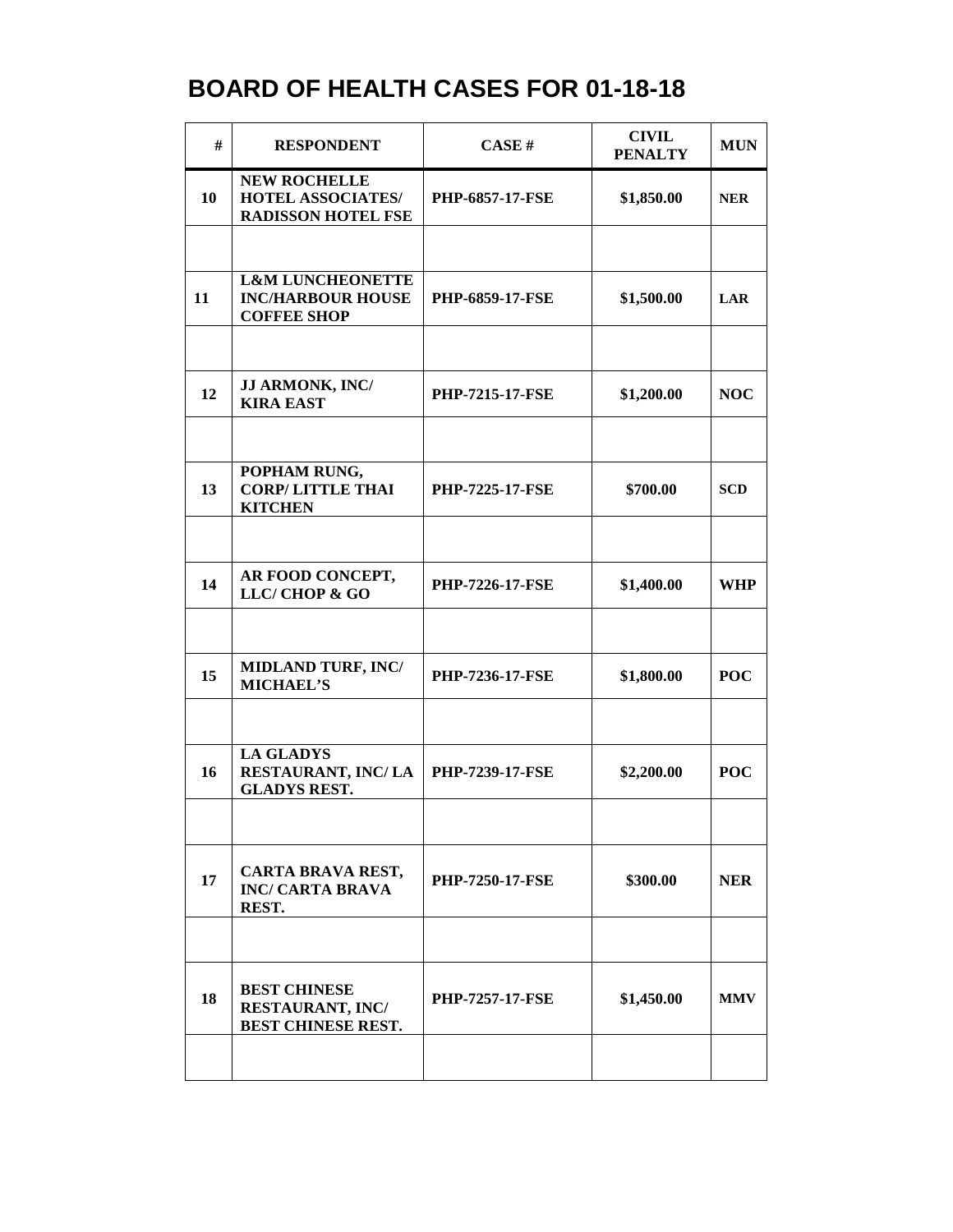| #  | <b>RESPONDENT</b>                                               | CASE#                  | <b>CIVIL</b><br><b>PENALTY</b> | <b>MUN</b> |
|----|-----------------------------------------------------------------|------------------------|--------------------------------|------------|
| 19 | <b>BAR TACO</b><br>PORTCHESTER, LLC/<br><b>BAR TACO</b>         | <b>PHP-7267-17-FSE</b> | \$12,000.00                    | <b>POC</b> |
|    |                                                                 |                        |                                |            |
| 20 | <b>BOBO'S CAFÉ, LLC/</b><br><b>BOBO'S CAFÉ</b>                  | <b>PHP-7275-17-FSE</b> | \$600.00                       | <b>SOM</b> |
|    |                                                                 |                        |                                |            |
| 21 | 335 CHINA KING REST,<br>INC/335 CHINA KING<br>REST.             | <b>PHP-7282-17-FSE</b> | \$1,100.00                     | YON        |
|    |                                                                 |                        |                                |            |
| 22 | <b>MZ DELI, LTD/</b><br><b>AMJO'S DELI</b>                      | <b>PHP-7283-17-FSE</b> | \$2,200.00                     | <b>HAS</b> |
|    |                                                                 |                        |                                |            |
| 23 | <b>BONITATIBUS DELI,</b><br><b>INC/FRADELI'S</b>                | <b>PHP-7284-17-FSE</b> | \$2,300.00                     | YON        |
|    |                                                                 |                        |                                |            |
| 24 | DONNA'S DELI, INC/<br><b>ANGELO'S CORNER</b><br><b>DELI</b>     | <b>PHP-7286-17-FSE</b> | \$1,000.00                     | YON        |
|    |                                                                 |                        |                                |            |
| 25 | THE CHIPPER TRUCK<br>CAFÉ, INC/THE<br><b>CHIPPER TRUCK CAFE</b> | <b>PHP-7287-17-FSE</b> | \$900.00                       | YON        |
|    |                                                                 |                        |                                |            |
| 26 | <b>DOBBS FERRY HG,</b><br><b>LLC/HUDSON SOCIAL</b>              | <b>PHP-7288-17-FSE</b> | \$600.00                       | <b>DBF</b> |
|    |                                                                 |                        |                                |            |
| 27 | <b>ANA MARTINEZ/</b><br>A & M DELI                              | <b>PHP-7289-17-FSE</b> | \$800.00                       | YON        |
|    |                                                                 |                        |                                |            |
|    | <b>TOTAL</b>                                                    |                        | \$52,600.00                    |            |
|    |                                                                 |                        |                                |            |